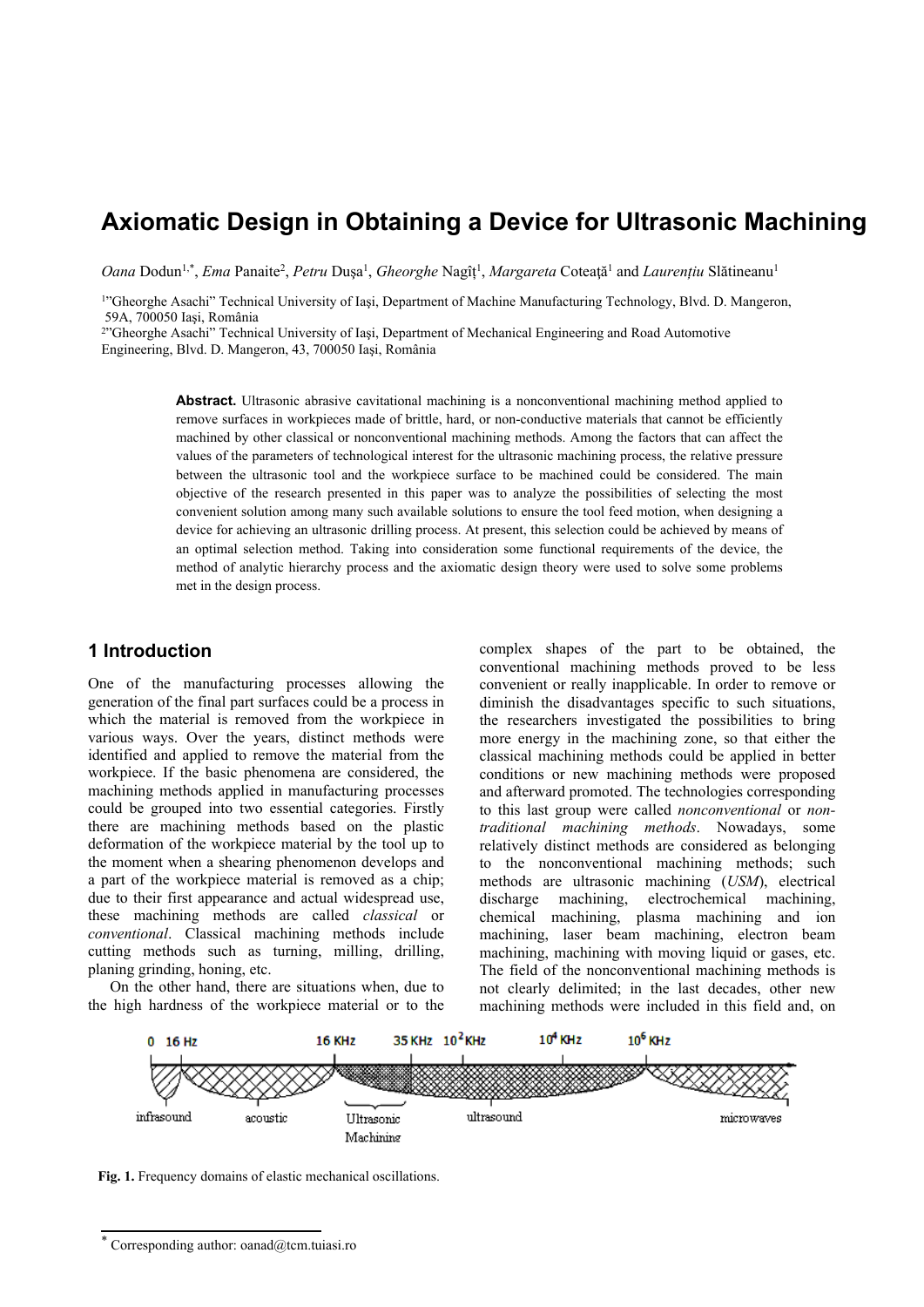

**Fig. 2.** Scheme of ultrasonic machining process (*a*) and material removal processes by microchipping (*b*), microcracking (*c*) and cavitational phenomena (*d*).

the other part, hybrid machining methods were proposed by combining either classical machining methods with nonconventional machining methods or just two or many nonconventional machining methods.

A group of nonconventional machining methods supposing the material removal from the workpiece are based on the use *of ultrasounds* called thus due to the use of vibration motions that have a frequency higher than the frequencies corresponding to the human audible field (Figure 1). The used vibration frequency is of about 19 - 25 kHz and the amplitude is of 10 - 50  $\mu$ m.

One of the design methods initiated and developed in the last decades is the axiomatic design method. It is known that this design method essentially takes into consideration two axioms, namely the axiom needing the independence of the functional requirements and the axiom of minimum information, respectively [1]. Even the method was initially proposed as a method of designing mechanical equipment, manufacturing processes, and systems, at present the method was applied to solve a large variety of problems.

Over the years, the researchers tried to establish connections between the ultrasonic machining process or equipment and the axiomatic design method.

Thus, in a paper aiming to highlight the use of fuzzy axiomatic design principles in the selection of the nontraditional machining processes, Khandekar and Chakraborty took into consideration inclusively the ultrasonic machining as a machining technique applicable to materialize processes of micro-drilling in workpieces made of hardened tool steel [2]. They concluded that in such a case, the electrical discharge machining is an adequate machining process, followed by abrasive jet machining and ultrasonic machining.

In a book in which the problem of using axiomatic design in the fabrication of composite structure was approached, Lee and Suh referred inclusively to the ultrasonic machining [3]. They appreciated that within this machining method, the stress generated by a very short contact time between the tool and workpiece (10 to

100 µs) is able to produce microchipping and erosion effects, but the method is limited to workpieces of size below 100 mm, due to the difficulty of tool penetration in deeper cavities.

Mourão et al. developed an analysis of the way in which certain distinct non-conventional machining systems could be selected using the axiomatic design theory [4]. They analyzed inclusively the capability characteristics of the ultrasonic machining systems, when as selecting criteria the material removal rate, accuracy, surface roughness, damage depth, corner radii, capital cost, tooling and fixture cost, power requirement and tool consumption are considered.

The objective of the research presented in this paper was to identify and design constructive solutions for the investigation of the influence exerted by some factors corresponding to the ultrasonic abrasive cavitational machining on the values of the parameters of technological interests specific to such a nonconventional machining technique.

### **2 Work principle in the case of ultrasonic machining**

Within the techniques able to materialize a process of material removal from the workpiece, there is a group which uses the vibration of a suspension of abrasive grains found in a liquid (frequently, water). Due to the phenomena developed in the work zone, this group constitutes the *abrasive cavitational machining techniques*.

There are distinct techniques able to exploit the abrasive cavitational processes; one may take into consideration the ultrasonic drilling, ultrasonic turning, ultrasonic cutting etc. Essentially, there is a tool which is pressed against the surface to be machined, in the presence of the abrasive slurry (Figure 2).

If the processes developed in the work zone are analyzed, one could notice: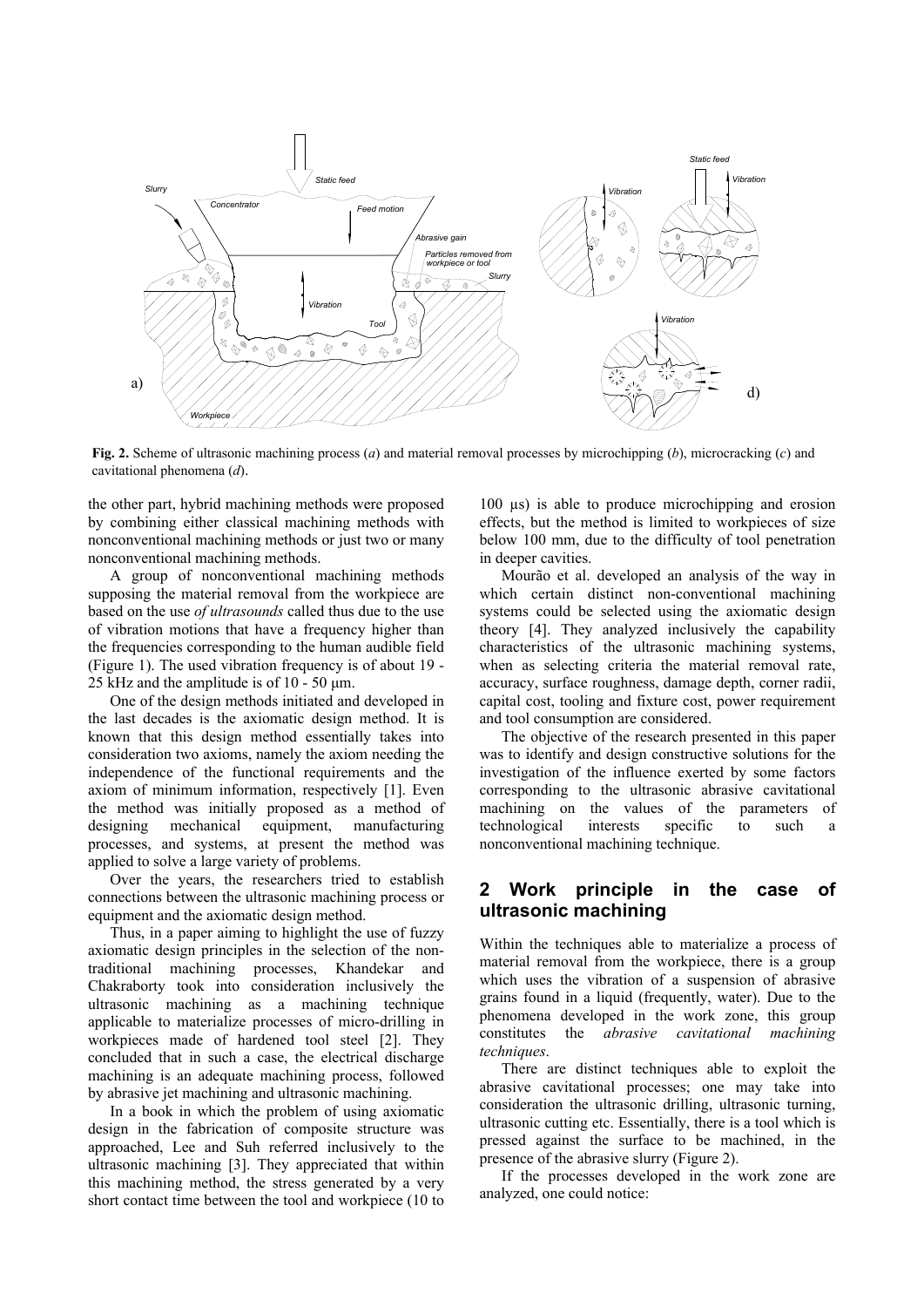*- a microchipping process*, due to the vibration of the sharp and hard abrasive grains found in contact with the workpiece surface; in certain conditions, these abrasive grains could remove fine microchips from the workpiece superficial layer;

*- a microcracking process* developed essentially by the sharp and hard abrasive grains pressed on the workpiece surface layer; if the workpiece material is fragile enough, the grains could initiate a microcracking process. The extension and the connection of the microcracks may facilitate the gradual separation of small parts from the workpiece material;

*- a microcavitation process*, consisting in the breaking of the working fluid mass in small particles and their reunion under the action of the ultrasonic vibration. The liquid seems to boil, due to the virtual existence of a certain type of bubbles. The generation and the disappearance of the bubbles are accompanied by processes of increase and decrease of the local pressure, so that another factor able to generate microcracks may be signalized. As in the previous situation, the joining of the microcracks finally determines the material removal from the workpiece as small particles.

As a consequence of such phenomena developed in the work zone, small quantities of material are separated from both the workpiece and tool; if certain specific machining conditions are met, the material removal is more intense in the workpiece surface layer than in the tool active surface layer. To remove the particles detached from tool and workpiece and found in the work gap existing between the machined surface and the tool active surface, usually, a way of the abrasive slurry circulation is adopted. For example, one may take into consideration inclusively the process of pressure increase and decrease as a consequence of periodical approach and removal motions due to the ultrasonic vibrations.



**Fig. 3.** Device for positioning and clamping the workpiece at ultrasonic machining based on the use of a spring.

In accordance with the general requests valid in the case of a machining technique, as a parameter of technological interest one may consider the material removal rate, the machining accuracy, the roughness of the machined surface, the tool wear etc.

There are some groups of ultrasonic process input factors able to exert influence on the parameter of technological interest valid for the ultrasonic machining:

*a)* Characteristics of vibration motion: amplitude, frequency, the variation of the amplitude in time etc.;

*b)* Chemical composition and physical properties of the workpiece material; generally, one appreciates that fragile materials have a better machinability by ultrasonic machining techniques;

*c)* Chemical composition and physical properties of the tool material; in this case, a certain tenacity of the tool material may increase the tool life;

*d)* The shape of the tool active surface and the trajectory to be met as a consequence of the relative work motions between tool and workpiece;

*f)* Characteristics of the working liquid found in the work gap and the chemical and physical properties of the abrasive grains. Thus, small-dimension grains are used in the case of the ultrasonic finishing processes and fine abrasive grains are used in the case of roughing ultrasonic processes when the material removal rate could be considered as an important parameter of technological interest;

*g)* The pressure exerted between the tool active surface and the workpiece surface to be machined. It is necessary that this pressure has a value between certain limits, to ensure a more convenient development of ultrasonic machining process and simultaneously an efficient of the worn abrasive particles from the work gap. If the pressure is too low, the intensity of the microcracking phenomenon is diminished, while a too high pressure could intensify a possible fracture process able to affect the integrity of the abrasive particles.

The above-mentioned processes specific to the ultrasonic machining highlighted the necessity of determining and applying a certain relative pressure between the tool and workpiece. It is possible that this pressure has specific values for distinct ultrasonic machining processes (distinct machining techniques, distinct dimensions, and shapes of the abrasive grains, distinct workpieces materials etc.). To better understand and apply the abrasive cavitational machining techniques, detailed knowledge concerning the pressure between tool and workpiece in the ultrasonic machining could be necessary; to investigate the possible influence exerted by the relative pressure on the values of the parameters of technological interest, the problem of designing a device able to offer a variable known pressure was stated.

The objective of the research presented in this paper was to use the axiomatic design in order to design and develop a device for investigation of the influence exerted by the pressure between the tool and workpiece in the abrasive cavitational ultrasonic machining.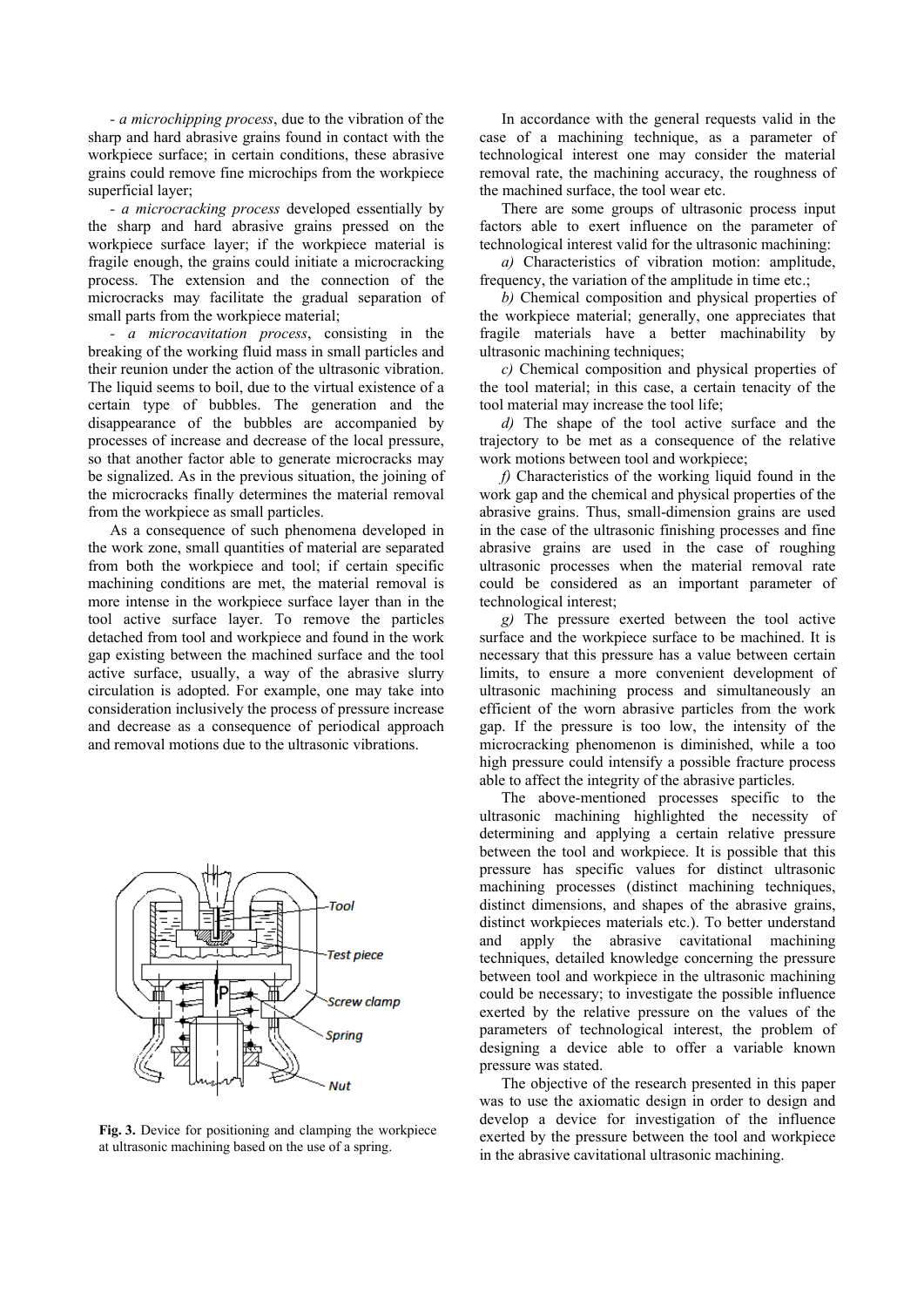| Table 1. FRs and DPs for the device for generating and changing the values of this machining relative pressure and clamping |  |  |  |  |  |
|-----------------------------------------------------------------------------------------------------------------------------|--|--|--|--|--|
| small dimensions test pieces.                                                                                               |  |  |  |  |  |

| Line no. 1 | Design parameters                              |                                | $\overline{1}$<br>DP1:                             | DP2:                 | DP3:                  | DP4:                     | DP5: |  |
|------------|------------------------------------------------|--------------------------------|----------------------------------------------------|----------------------|-----------------------|--------------------------|------|--|
|            | Functional<br>requirements                     | <b>Ultrasonic</b><br>machining | Ring<br>plate                                      | Plastic<br>recipient | <b>Screw</b><br>clamp | <b>Spring</b><br>and nut |      |  |
|            |                                                |                                | equipment                                          |                      |                       |                          |      |  |
| Column     | 2                                              | 3                              | 4                                                  | 5                    | 6                     | 7                        | 8    |  |
| no. 1      |                                                |                                |                                                    |                      |                       |                          |      |  |
| 3          | <b>Functional requirement of</b><br>zero level | Functional<br>requirements     | Design parameters corresponding to each functional |                      |                       |                          |      |  |
|            |                                                | of the first                   |                                                    |                      | requirement           |                          |      |  |
|            |                                                | level                          |                                                    |                      |                       |                          |      |  |
| 4          | Design a device for generating                 | FR1                            | X                                                  |                      |                       |                          |      |  |
| 5          | and changing the values of this                | FR2                            |                                                    | X                    |                       |                          |      |  |
| 6          | machining relative pressure and                | FR3                            |                                                    |                      | X                     |                          |      |  |
| 7          | clamping small dimensions test                 | FR4                            |                                                    |                      |                       | X                        |      |  |
| 8          | pieces                                         | FR5                            |                                                    |                      |                       |                          | X    |  |
| 9          |                                                | FR6                            |                                                    |                      |                       |                          | X    |  |

## **3 Functional requirements in the case of a device for the study of the ultrasonic abrasive process**

In accordance with the graphical representation from Figure 2, one could consider that to obtain better knowledge concerning the influence exerted by the relative pressure between the tool and workpiece in the ultrasonic process, an adequate device has to be imagined; within the axiomatic design method, this could be *the main customer need*.

In the laboratory for nonconventional machining technologies from the "Gheorghe Asachi" Technical University of Iași - Romania, there is some equipment for ultrasonic machining of small and medium dimension workpieces.

Initially, an older ultrasonic machine was taken into consideration; in such a case, the sonotrode could be vertically moved to ensure the initial contact between the tool and the test piece. The available machining equipment includes a threaded vertical bar, fixed at one end on the machine tool table, while at the other end, a circular massive block table could be placed on the threaded zone of the bar.

The functional requirement of zero order (*FR*0) could be: design a device adaptable on the ultrasonic machining equipment able to ensure possibilities of generating and changing the values of this machining relative pressure and clamping small-dimension test pieces.

If the analysis of the desired device is detailed, one could state the following functional requirements of second order:

*FR*1: Ensure general conditions valid in the case of ultrasonic machining (vibration movement with imposed values of the amplitude, frequency and amplitude change in time), a work movement along an established trajectory and positioning the tool over the workpiece;

*FR*2: Ensure components for positioning of the test piece and which allow the drilling of the test piece;

*FR*3: Ensure the immersion of the work zone including the tool and test piece in the abrasive slurry;

*FR4*: Ensure possibilities of clamping the test piece in the recipient used for immersion of the tool and test piece in the abrasive slurry and, if possible, of simultaneous clamping of the recipient on the machine tool table;

*FR*5: Ensure a subsystem for materializing a variable relative pressure between thin test pieces and tool;

*FR*6: Ensure possibilities of achieving a relative rectilinear work motion between the test piece and tool.

## **4 Design matrices in the case of two devices for study of abrasive ultrasonic machining**

The initial matrix including the functional requirements and design parameters corresponding to the above-mentioned functional requirements is presented in Table 1. One may notice that the solutions adopted for each functional requirement were the following:

*DP*1: existing equipment for ultrasonic machining;

- *DP*2: ring plate;
- *DP*3: transparent plastic recipient;
- *DP*4: Screw clamp (2 such screw clamps);
- *DP5*: Spring and nut placed on the threaded bar;
- *DP*6: Spring and nut placed on the threaded bar.

The functional requirements and the adequate initial design parameters were included in the matrix represented by the content of Table 1. During the zigzagging activity, one noticed that there is the possibility to use two screw clamps both to clamp the thin test pieces in the plastic recipient and simultaneously the recipient on the threaded bar attached to the machine tool table. Examining the content of Table 1, one may notice that the use of the screw clamps for meeting two functional requirements generated an uncoupled matrix. To eliminate the uncoupled character of the matrix, a joining of the functional requirements no. 5 and 6 could be applied.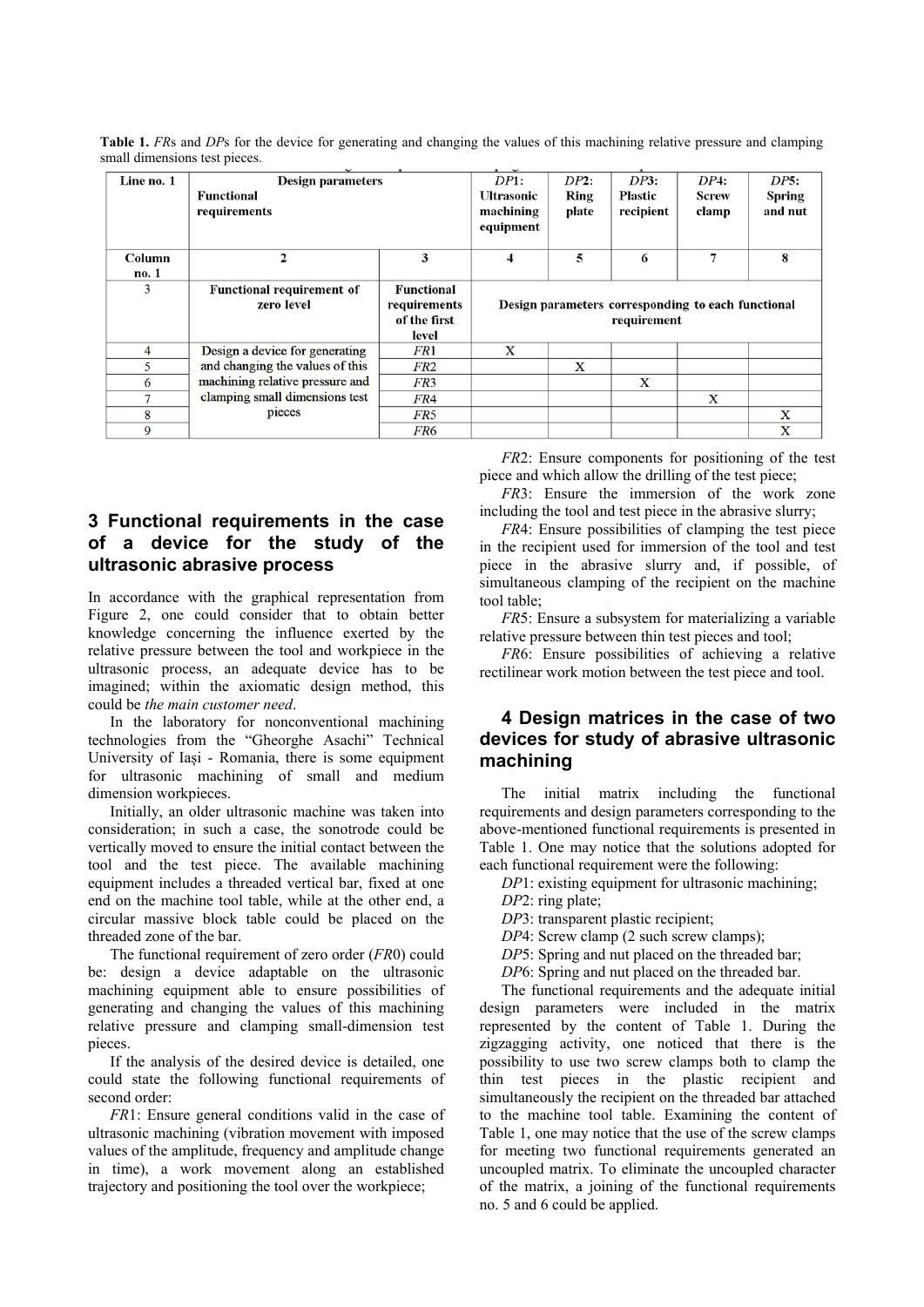| Line<br>no. 1        |                                                     |            | Design parameters of first order |          |                               |             |                       |                |         |                                                                      |                |                   |                       |
|----------------------|-----------------------------------------------------|------------|----------------------------------|----------|-------------------------------|-------------|-----------------------|----------------|---------|----------------------------------------------------------------------|----------------|-------------------|-----------------------|
| $\mathbf{2}$         | <b>Functional</b><br>requirements                   | Ring plate | Plastic recipient                | <b>E</b> | Cylindrical bar<br>and sleeve | Screw clamp | Plate                 | Bar and sleeve | Weights | Sleeve moving<br>along vertical<br>threaded column<br>and nuts       | Flexible cable | Guides with balls | <b>Base</b> plate     |
| 3/<br>Column<br>no.1 | $\overline{2}$                                      | 3          | $\overline{4}$                   | 5        | 6                             | 7           | 8                     | 9              | 10      | 11                                                                   | 12             | 13                | 14                    |
| 4                    | <b>Functional</b><br>requirements<br>of first order |            |                                  |          |                               |             |                       |                |         | Correspondence between functional requirements and design parameters |                |                   |                       |
| 5                    |                                                     |            |                                  |          |                               |             |                       |                |         |                                                                      |                |                   |                       |
|                      | FR1                                                 | X          |                                  |          |                               |             |                       |                |         |                                                                      |                |                   |                       |
| 6                    | FR <sub>2</sub>                                     |            | $\overline{\text{x}}$            |          |                               |             |                       |                |         |                                                                      |                |                   |                       |
| 7                    | FR <sub>3</sub>                                     |            |                                  | X        |                               |             |                       |                |         |                                                                      |                |                   |                       |
| 8                    | FR4                                                 |            |                                  |          | X                             |             |                       |                |         |                                                                      |                |                   |                       |
| 9                    | FR5                                                 |            |                                  |          |                               | X           |                       |                |         |                                                                      |                |                   |                       |
| 10                   | FR6                                                 |            |                                  |          |                               |             | $\overline{\text{x}}$ |                |         |                                                                      |                |                   |                       |
| 11                   | FR7                                                 |            |                                  |          |                               |             |                       | X              |         |                                                                      |                |                   |                       |
| 12                   | FR8                                                 |            |                                  |          |                               |             |                       |                | X       |                                                                      |                |                   |                       |
| 13                   | FR9                                                 |            |                                  |          |                               |             |                       |                |         | X                                                                    |                |                   |                       |
| 14                   | FR10                                                |            |                                  |          |                               |             |                       |                |         |                                                                      | $\mathbf x$    |                   |                       |
| 15<br>16             | FR11<br>FR12                                        |            |                                  |          |                               |             |                       |                |         |                                                                      |                | X                 | $\overline{\text{X}}$ |

**Table 2.** *FR*s and *DP*s in the case of the device for generating and changing the values of pressure and longer work strokes

As a result of attempts to solve the functional requirements and adequate selection of the design parameter, finally, the solution presented in Figure 3 was developed [5]. One may remark that in our case, the screw clamps usually used to clamp two parts allowed a certain simplifying of the solution adopted and a creative solving of the stated problem. Rotating the nut that supports the spring, the elastic component is compressed and it is able to generate the necessary pressure between tool and test piece. Since the spring could be compressed by different vertical feeds of the nut, distinct values of the pressure could be obtained. However, the use of the nut and spring to simultaneously meet the functional requirements 5 and 6 generated a certain disadvantage; as the tool penetrated the test piece, the spring relaxes and the value of the pressure diminishes; for this reason,

the device could be applied only in the case of low depths of ultrasonically machined holes, when the variation of the pressure could be neglected.

A second approaching of the same problem was necessary to remove or at least to diminish this disadvantage. The new objective was to find a solution able to ensure a constant pressure as the tool penetrates in the test piece.

The principle of interconnected vessels was mentioned during the discussion of persons interested in solving the new problem, but one remarked the difficulties possible to be generated by the necessity of sealing the joining type cylinder – piston, the last part is used both to support the subsystem for positioning and clamping the test piece and the changeable weights used to generate distinct values for the relative pressure



**Fig. 4.** Device for generating variable relative pressure at ultrasonic machining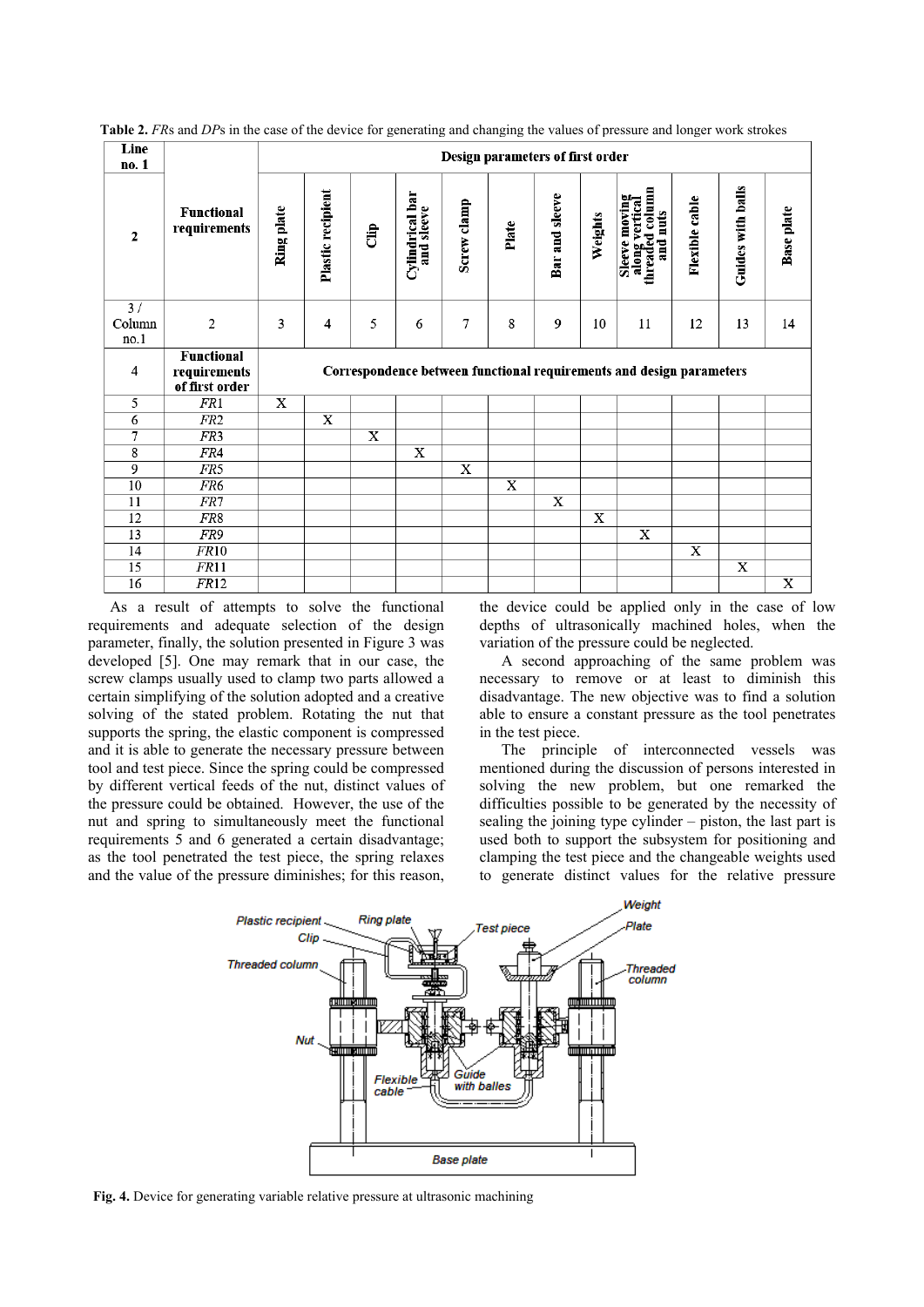involved by the ultrasonic machining process. Somebody remarked a simple solution applied in the case of bicycles, when the brake force is transmitted from the handlebars to the break elements by means of a flexible cable; such a cable or a special flexible cable could also be used to transmit the variable force generated by distinct weights to the part able to support the recipient containing the test piece. Once this idea was outlined, the first principle of axiomatic design could be applied.

In this way, the functional requirement of zero order could have the aspect:

*FR*0: design a device that could be used in the case of ultrasonic machining, able to ensure the change of the value corresponding to the pressure developed between tool and test piece and also possibilities of achieving holes with a higher depth.



*FR*1 ensure: positioning and clamping the workpiece;

*FR*2: ensure a possibility of immersing the work zone, including the tool and test piece, in an abrasive slurry;

*FR3*: ensure a plate on which the possible recipient containing the abrasive slurry could be placed;

*FR*4: ensure a bar that could be moved in a sleeve to support the plate;

*FR*5: ensure positioning and clamping the subsystem supporting the test piece along a vertical direction, to contact the ultrasonic tool;

*FR*6: ensure a plate for placing distinct weights, able to generate a certain pressure between the ultrasonic tool and the test piece;



**Fig. 5.** Alternatives for the ultrasonic machining device: a – device based on the use of *A*1 uses two hydraulic cylinders and a counterweight; b - alternative *A*2, based on the use of a subsystem cylinder – piston and the compressed air; c - alternative *A*3, that uses a mechanism inspired by the solution car jack type mechanism and a lever acted by a counterweight; d - alternative *A*4, based on the use of two pistons connected by a flexible cable and a counterweight.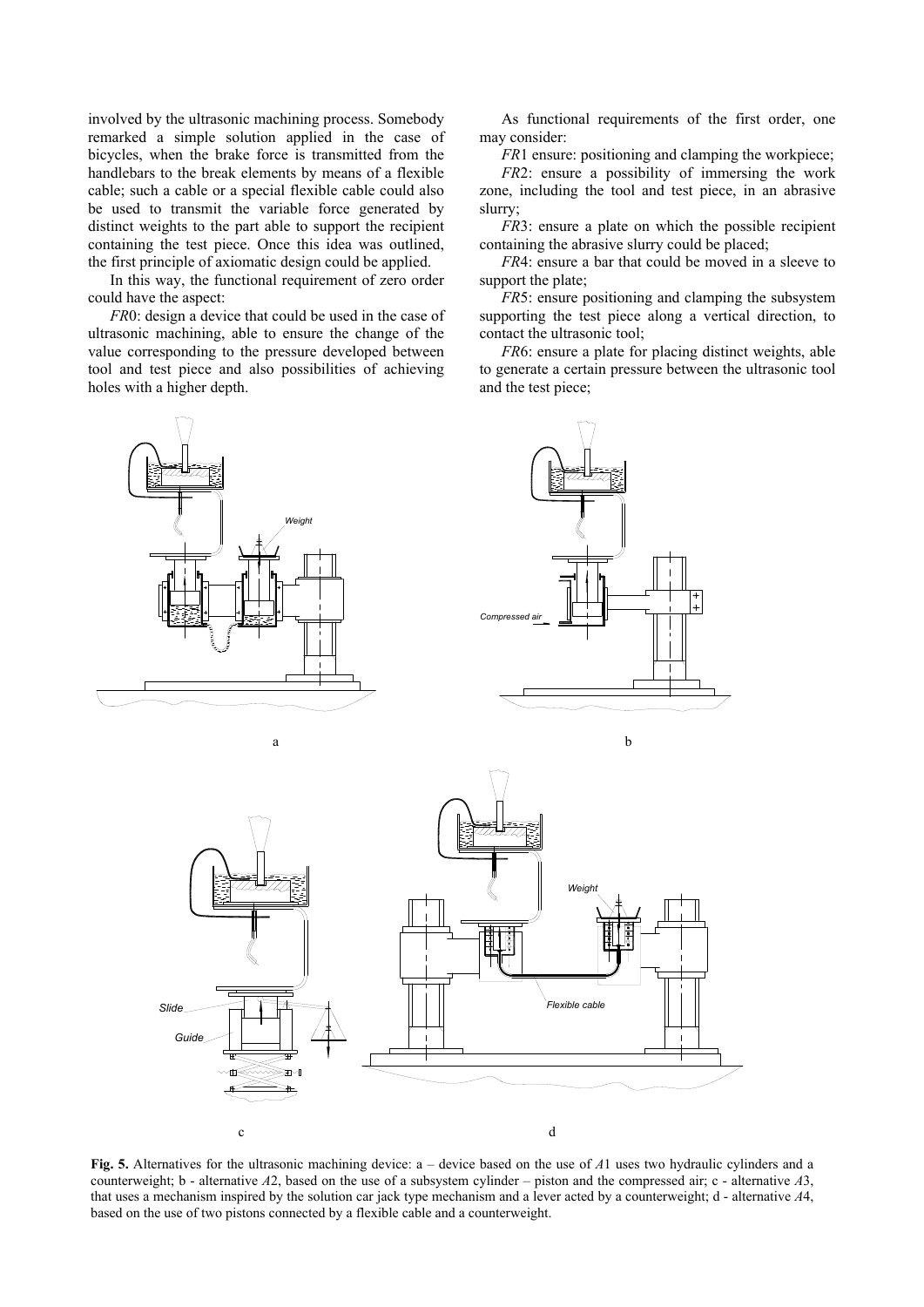*FR*7: ensure a bar that could be moved in a sleeve to support the plate with distinct weights;

*FR*8: ensure movement of the plate supporting the weights along a vertical direction, in order to generate the work motion and compensate the penetration of the ultrasonic tool into test piece;

*FR*9: ensure positioning and clamping the subsystem supporting the weights along a vertical direction;

*FR*10: ensure transmitting vertical movement of the subsystem supporting the weights along the vertical direction:

*FR*11: diminish the friction between the parts able to ensure the movement of subsystems supporting the test piece and distinct weights, respectively;

*FR*12: ensure a base piece on which the distinct subsystems could be positioned and fixed.

For each of the above-mentioned functional requirements, using a zigzagging investigation, design parameters *DP*s were identified, analyzed and established. The obtained results were used to gradually elaborate the matrix included in Table 2.

On the base of the considerations concerning the functional requirements and the selected constructive alternative for these requirements, the principle solution presented in Figure 4 was elaborated [6]. One may notice that the matrix corresponding to this version of the device is an uncoupled matrix.

During the elaboration of the solution, other functional requirements were highlighted (for example, one noticed that, probably, due to the vibration phenomenon, an unscrewing of screws and nuts could appear and adequate solving this problem will be considered before approaching the stage of manufacturing the device.

|              | Table 3. Results of comparing the evaluation criteria |                        |                   |          |  |                      |  |
|--------------|-------------------------------------------------------|------------------------|-------------------|----------|--|----------------------|--|
| two by two.  |                                                       |                        |                   |          |  |                      |  |
| Line         |                                                       |                        |                   | Criteria |  |                      |  |
| no. 1        |                                                       |                        |                   |          |  |                      |  |
| $\mathbf{r}$ |                                                       | <b>Decision matrix</b> |                   |          |  | <b>Priority Rank</b> |  |
|              | C <sub>without</sub>   C1                             |                        | $\alpha$ $\alpha$ |          |  |                      |  |

## **5 Methods of optimal selection**

Essentially, the concept of *optimization* refers to a selection of one or many solutions appreciated as maximally convenient among many available solutions.

The optimization could be applied in many fields of the human activity. Over the years, the researchers searched and developed adequate methods for the mathematical solving of the optimization problems.

The current *field of decision analysis* includes a group of methods applicable to select a certain version when there are many available solutions. If the optimal solution is found using a single selection criterion, this situation corresponds to *the monocriterial optimization*, while when the necessity of simultaneous fulfilling of many criteria is stated, there is a problem of *multicriterial optimization*.

Some of the current methods of mono- or multicriterial optimization are: value analysis – *VA*, technique of matrix with two inputs, the technique of the imposed decision, the Technique for Order of Preference by Similarity to Ideal Solution (*TOPSIS*), analytic hierarchy process (*AHP*), digraph-based approach, analytic network process (*ANP)*, data envelopment analysis (*DEA*), preference ranking organization method for enrichment evaluation (*PROMETHEE*), geometrical analysis for interactive aid (GAIA), multi-objective optimization on the basis of ratio analysis (*MOORA*), *Electre* methods (in French, ELimination Et Choix Traduisent la REalité), multi-attribute utility theory (*MAUT*), superiority and inferiority ranking method (*SIR*) method, potentially all pairwise rankings of all alternatives (*PAPRIKA*) etc.

Some of the optimization methods are based on the comparison two by two of the versions previously identified.

Within the method of the matrix with two inputs, this comparison is made taking into consideration the global image of each alternative of problem-solving.

The method of imposed decision achieves initially the evaluation and the weighting of the criteria applicable to find the optimal solution and subsequently the alternatives are evaluated by means of each criterion. A final importance coefficient takes into consideration both the weighting of the criteria and the evaluation of each alternative by means of each evaluation criterion. When comparison of the criteria or of the alternatives is made, only three situations are considered and evaluated by marks: 1-0 when the first alternative is better appreciated, 0-1 when the second alternative is considered as more convenient, and 0.5-0.5 when the two alternatives are considered as of equal importance.

In the case of the analytic hierarchy process (AHP), the comparisons are based on a more detailed analysis, highlighting of how many times an alternative is better by means of marks included between 2 and 9 (the mark 1 is attributed to the situations when the analyzed alternatives are considered as being of equal importance).

| ∼     |                                              | ілссімні шаша |                |                | 1 LIVLIUV   INAIIN         |           |                         |   |  |
|-------|----------------------------------------------|---------------|----------------|----------------|----------------------------|-----------|-------------------------|---|--|
| 3     | <b>Criterion</b>                             | C1            | C2             | C <sub>3</sub> | C <sub>4</sub>             | C5        |                         |   |  |
| Line  | 2                                            | 3             | 4              | 5              | 6                          |           |                         | 8 |  |
| no. 4 |                                              |               |                |                |                            |           |                         |   |  |
| $Co-$ |                                              |               |                |                |                            |           |                         |   |  |
| lumn  |                                              |               |                |                |                            |           |                         |   |  |
| no. 1 |                                              |               |                |                |                            |           |                         |   |  |
| 5     | C1                                           |               |                |                | 4.00 5.00 3.00 2.00        |           | 44.4 %                  |   |  |
| 6     | C2                                           | 0.25          |                |                | 1.00 2.00 1.00             |           | $14.5\%$                | 3 |  |
| 7     | C <sub>3</sub>                               |               | 0.20 1.00      | 1              |                            | 2.00 0.50 | 12.1%                   | 4 |  |
| 8     | C <sub>4</sub>                               |               | 0.33 0.50 0.50 |                | 1                          | 0.33      | $8.4\%$                 | 5 |  |
| 9     | C <sub>5</sub>                               |               |                |                | 0.50 1.00 2.00 3.00        | 1         | 20.6 %                  | 2 |  |
| 10    | Number of comparisons: Principal eigen value |               |                |                |                            |           |                         |   |  |
|       | 10                                           |               |                |                | $\lambda_{max} = 5,171$    |           |                         |   |  |
| 11    | Consistency ratio CR                         |               |                |                |                            |           | Eigenvector solution: 4 |   |  |
|       | $\frac{6}{6}$ $\frac{2}{3}$ $\frac{8}{3}$    |               |                |                | iterations $delta=8.8F-10$ |           |                         |   |  |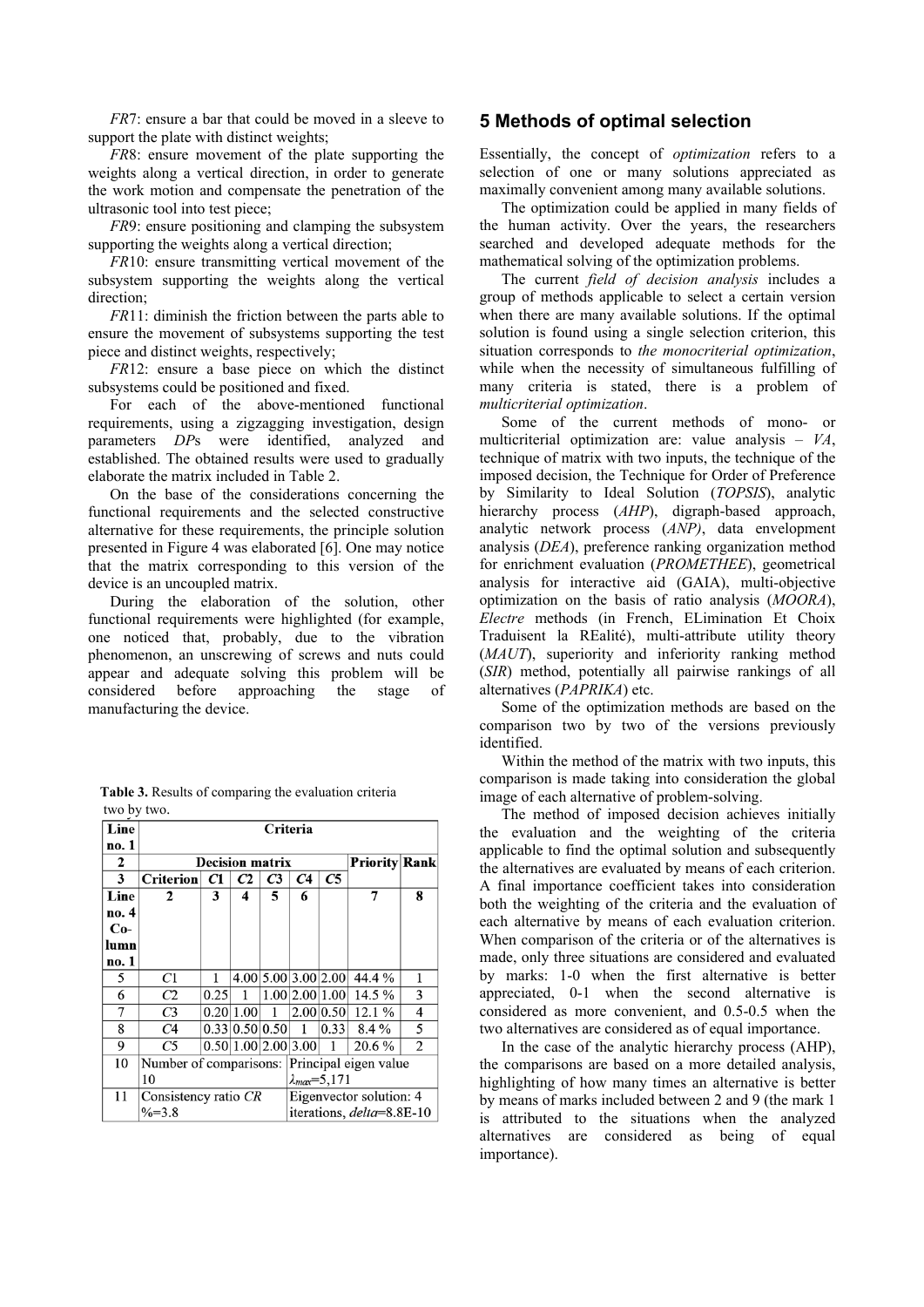|  | <b>Table 4.</b> Results of comparison of the alternatives |  |  |
|--|-----------------------------------------------------------|--|--|
|  | by means of each evaluation criterion.                    |  |  |

| 2<br>Decision matrix<br><b>Rank</b><br>Priority<br>3<br><b>Alternative</b><br>$\overline{A1}$<br>Āï<br>$\overline{A3}$<br>A4<br>3<br>5<br>7<br>4<br>6<br>Line<br>2<br>4<br>Co-<br>lumn<br>ı<br>5<br>3.00<br>1.00<br>1.00<br>27.9<br>Al<br>ı<br>2<br>$\overline{6}$<br>0.33<br>0.33   0.33<br>9.3<br>$\overline{A2}$<br>4<br>ı<br>7<br>42.3<br>$\overline{A^3}$<br>3.00<br>4.00<br>1.00 <sub>1</sub><br>ı<br>ı<br>8<br>3.00<br>20.4<br>3<br>$\overline{A4}$<br>1.00<br>0.25<br>ı<br>9<br>Number of<br>Principal eigen value<br>29.29∞ م<br>comparisons: 6<br>Consistency ratio CR<br>Eigenvector solution: 5<br>10<br>%⇒9.1<br>iterations, delta=8.7E-8<br>Criterion C2: workpiece positioning<br>$\overline{11}$<br>$\overline{12}$<br><b>Decision matrix</b><br>Priority Rank<br>13<br>$\overline{A}$<br>$\overline{A3}$<br>Alternative<br>Al<br>A4<br>$\overline{14}$<br>ī<br>1.00<br>0.33<br>2.00<br>20.1<br>$\overline{A1}$<br>3<br>$\overline{15}$<br>$0.50$ 3.00<br>2<br>Æ<br>1.00<br>ī<br>24.8<br>2.00<br>$\overline{16}$<br>$\overline{A^3}$<br>2.00<br>ī<br>42.5<br>3.00<br>ī<br>0.33<br>0.50<br>12.5<br>17<br>A4<br>0.50<br>4<br>ı<br>Principal eigen value<br>18<br>Number of<br>comparisons: 6<br><b>Lencor - 4.175</b><br>19<br>Consistency ratio CR<br>Eigenvector solution: 5<br>%64<br>iterations, delta=4.0E-8<br>20<br>Criterion C3: low friction<br>$\overline{21}$<br><b>Rank</b><br>Decision matrix<br>Priority<br>22<br>$\overline{A1}$<br>$\overline{A3}$<br>Alternative<br>Al<br>A4<br>23<br>0.50<br>0.25<br>0.50<br>ı<br>10.8<br>Al<br>4<br>3<br>$\overline{24}$<br>Α2<br>2.00<br>0.50<br>0.33<br>16.4<br>ı<br>25<br>$\overline{2}$<br>$\overline{A3}$<br>2.00<br>0.50<br>$\overline{25.6}$<br>2.00<br>ı<br>$\overline{26}$<br>2.00<br>47.2<br>ī<br>A <sup>4</sup><br>4.00<br>3.00<br>ı<br>$\overline{27}$<br>Number of<br>Principal eigen value<br>comparisons: 6<br>4.046.مم<br>$\overline{28}$<br>Consistency ratio CR<br>Eigenvector solution: 4<br>$%=1.7$<br>iterations, delta=1.8E-9<br>29<br>Criterion C4: constructive simplicity<br>30<br><b>Decision matrix</b><br><b>Priority Rank</b><br>31<br>A3<br>$\overline{A4}$<br><b>Alternative</b><br>A2<br>Al<br>32<br>$\overline{0.33}$ $\overline{0.50}$ $\overline{0.50}$<br>ī<br>12.0<br>4<br>41<br>$\overline{2}$<br>$0.50$ 3.00<br>33<br>3.00<br>32.8<br>42<br>ı<br>$\overline{A3}$<br>2.00<br>2.00<br>2.00<br>ī<br>34<br>38.3<br>ı<br>2.00<br>3<br>35<br>$\overline{A4}$<br>0.33<br>0.50<br>16.8<br>ı<br>36<br>Number of<br>Principal eigen value<br>comparisons: 6<br>1.046هه/<br>37<br>Consistency ratio CR<br>Eigenvector solution: 4<br>iterations, delta=1.8E-9<br>%=1.7<br>38<br>Criterion C5: manufacturability<br>39<br>Decision matrix<br>Priority<br>Rank<br><b>Alternative</b><br>A3<br>$\overline{A4}$<br>40<br>Al<br>A2<br>, %<br>0.33<br>13.9%<br>41<br>ī<br>0.50<br>$\overline{A}$<br>1.00<br>4<br>41.9%<br>42<br>Æ<br>3.00<br>2.00<br>2.00<br>ī<br>ı<br>2<br>43<br>$\overline{A^3}$<br>2.00<br>0.50<br>3.00<br>29.7%<br>ı<br>3<br>0.50<br>0.33<br>44<br>$\overline{A4}$<br>1.00<br>14.4%<br>ı<br>45<br>Number of<br>Principal eigen value<br>comparisons: 6<br>4.046 سم<br>46<br>Consistency ratio CR<br>Eigenvector solution: 4<br>iterations, delta=1.8E-9 | Line<br>no. 1 |           |  |  |  |  | Criterion C1: work pressure and motion |  |  |  |
|--------------------------------------------------------------------------------------------------------------------------------------------------------------------------------------------------------------------------------------------------------------------------------------------------------------------------------------------------------------------------------------------------------------------------------------------------------------------------------------------------------------------------------------------------------------------------------------------------------------------------------------------------------------------------------------------------------------------------------------------------------------------------------------------------------------------------------------------------------------------------------------------------------------------------------------------------------------------------------------------------------------------------------------------------------------------------------------------------------------------------------------------------------------------------------------------------------------------------------------------------------------------------------------------------------------------------------------------------------------------------------------------------------------------------------------------------------------------------------------------------------------------------------------------------------------------------------------------------------------------------------------------------------------------------------------------------------------------------------------------------------------------------------------------------------------------------------------------------------------------------------------------------------------------------------------------------------------------------------------------------------------------------------------------------------------------------------------------------------------------------------------------------------------------------------------------------------------------------------------------------------------------------------------------------------------------------------------------------------------------------------------------------------------------------------------------------------------------------------------------------------------------------------------------------------------------------------------------------------------------------------------------------------------------------------------------------------------------------------------------------------------------------------------------------------------------------------------------------------------------------------------------------------------------------------------------------------------------------------------------------------------------------------------------------------------------------------------------------------------------------------------------------------------------------------------------------------------------------------------------------------------------|---------------|-----------|--|--|--|--|----------------------------------------|--|--|--|
|                                                                                                                                                                                                                                                                                                                                                                                                                                                                                                                                                                                                                                                                                                                                                                                                                                                                                                                                                                                                                                                                                                                                                                                                                                                                                                                                                                                                                                                                                                                                                                                                                                                                                                                                                                                                                                                                                                                                                                                                                                                                                                                                                                                                                                                                                                                                                                                                                                                                                                                                                                                                                                                                                                                                                                                                                                                                                                                                                                                                                                                                                                                                                                                                                                                                    |               |           |  |  |  |  |                                        |  |  |  |
|                                                                                                                                                                                                                                                                                                                                                                                                                                                                                                                                                                                                                                                                                                                                                                                                                                                                                                                                                                                                                                                                                                                                                                                                                                                                                                                                                                                                                                                                                                                                                                                                                                                                                                                                                                                                                                                                                                                                                                                                                                                                                                                                                                                                                                                                                                                                                                                                                                                                                                                                                                                                                                                                                                                                                                                                                                                                                                                                                                                                                                                                                                                                                                                                                                                                    |               |           |  |  |  |  |                                        |  |  |  |
|                                                                                                                                                                                                                                                                                                                                                                                                                                                                                                                                                                                                                                                                                                                                                                                                                                                                                                                                                                                                                                                                                                                                                                                                                                                                                                                                                                                                                                                                                                                                                                                                                                                                                                                                                                                                                                                                                                                                                                                                                                                                                                                                                                                                                                                                                                                                                                                                                                                                                                                                                                                                                                                                                                                                                                                                                                                                                                                                                                                                                                                                                                                                                                                                                                                                    |               |           |  |  |  |  |                                        |  |  |  |
|                                                                                                                                                                                                                                                                                                                                                                                                                                                                                                                                                                                                                                                                                                                                                                                                                                                                                                                                                                                                                                                                                                                                                                                                                                                                                                                                                                                                                                                                                                                                                                                                                                                                                                                                                                                                                                                                                                                                                                                                                                                                                                                                                                                                                                                                                                                                                                                                                                                                                                                                                                                                                                                                                                                                                                                                                                                                                                                                                                                                                                                                                                                                                                                                                                                                    |               |           |  |  |  |  |                                        |  |  |  |
|                                                                                                                                                                                                                                                                                                                                                                                                                                                                                                                                                                                                                                                                                                                                                                                                                                                                                                                                                                                                                                                                                                                                                                                                                                                                                                                                                                                                                                                                                                                                                                                                                                                                                                                                                                                                                                                                                                                                                                                                                                                                                                                                                                                                                                                                                                                                                                                                                                                                                                                                                                                                                                                                                                                                                                                                                                                                                                                                                                                                                                                                                                                                                                                                                                                                    |               |           |  |  |  |  |                                        |  |  |  |
|                                                                                                                                                                                                                                                                                                                                                                                                                                                                                                                                                                                                                                                                                                                                                                                                                                                                                                                                                                                                                                                                                                                                                                                                                                                                                                                                                                                                                                                                                                                                                                                                                                                                                                                                                                                                                                                                                                                                                                                                                                                                                                                                                                                                                                                                                                                                                                                                                                                                                                                                                                                                                                                                                                                                                                                                                                                                                                                                                                                                                                                                                                                                                                                                                                                                    |               |           |  |  |  |  |                                        |  |  |  |
|                                                                                                                                                                                                                                                                                                                                                                                                                                                                                                                                                                                                                                                                                                                                                                                                                                                                                                                                                                                                                                                                                                                                                                                                                                                                                                                                                                                                                                                                                                                                                                                                                                                                                                                                                                                                                                                                                                                                                                                                                                                                                                                                                                                                                                                                                                                                                                                                                                                                                                                                                                                                                                                                                                                                                                                                                                                                                                                                                                                                                                                                                                                                                                                                                                                                    |               |           |  |  |  |  |                                        |  |  |  |
|                                                                                                                                                                                                                                                                                                                                                                                                                                                                                                                                                                                                                                                                                                                                                                                                                                                                                                                                                                                                                                                                                                                                                                                                                                                                                                                                                                                                                                                                                                                                                                                                                                                                                                                                                                                                                                                                                                                                                                                                                                                                                                                                                                                                                                                                                                                                                                                                                                                                                                                                                                                                                                                                                                                                                                                                                                                                                                                                                                                                                                                                                                                                                                                                                                                                    |               |           |  |  |  |  |                                        |  |  |  |
|                                                                                                                                                                                                                                                                                                                                                                                                                                                                                                                                                                                                                                                                                                                                                                                                                                                                                                                                                                                                                                                                                                                                                                                                                                                                                                                                                                                                                                                                                                                                                                                                                                                                                                                                                                                                                                                                                                                                                                                                                                                                                                                                                                                                                                                                                                                                                                                                                                                                                                                                                                                                                                                                                                                                                                                                                                                                                                                                                                                                                                                                                                                                                                                                                                                                    |               |           |  |  |  |  |                                        |  |  |  |
|                                                                                                                                                                                                                                                                                                                                                                                                                                                                                                                                                                                                                                                                                                                                                                                                                                                                                                                                                                                                                                                                                                                                                                                                                                                                                                                                                                                                                                                                                                                                                                                                                                                                                                                                                                                                                                                                                                                                                                                                                                                                                                                                                                                                                                                                                                                                                                                                                                                                                                                                                                                                                                                                                                                                                                                                                                                                                                                                                                                                                                                                                                                                                                                                                                                                    |               |           |  |  |  |  |                                        |  |  |  |
|                                                                                                                                                                                                                                                                                                                                                                                                                                                                                                                                                                                                                                                                                                                                                                                                                                                                                                                                                                                                                                                                                                                                                                                                                                                                                                                                                                                                                                                                                                                                                                                                                                                                                                                                                                                                                                                                                                                                                                                                                                                                                                                                                                                                                                                                                                                                                                                                                                                                                                                                                                                                                                                                                                                                                                                                                                                                                                                                                                                                                                                                                                                                                                                                                                                                    |               |           |  |  |  |  |                                        |  |  |  |
|                                                                                                                                                                                                                                                                                                                                                                                                                                                                                                                                                                                                                                                                                                                                                                                                                                                                                                                                                                                                                                                                                                                                                                                                                                                                                                                                                                                                                                                                                                                                                                                                                                                                                                                                                                                                                                                                                                                                                                                                                                                                                                                                                                                                                                                                                                                                                                                                                                                                                                                                                                                                                                                                                                                                                                                                                                                                                                                                                                                                                                                                                                                                                                                                                                                                    |               |           |  |  |  |  |                                        |  |  |  |
|                                                                                                                                                                                                                                                                                                                                                                                                                                                                                                                                                                                                                                                                                                                                                                                                                                                                                                                                                                                                                                                                                                                                                                                                                                                                                                                                                                                                                                                                                                                                                                                                                                                                                                                                                                                                                                                                                                                                                                                                                                                                                                                                                                                                                                                                                                                                                                                                                                                                                                                                                                                                                                                                                                                                                                                                                                                                                                                                                                                                                                                                                                                                                                                                                                                                    |               |           |  |  |  |  |                                        |  |  |  |
|                                                                                                                                                                                                                                                                                                                                                                                                                                                                                                                                                                                                                                                                                                                                                                                                                                                                                                                                                                                                                                                                                                                                                                                                                                                                                                                                                                                                                                                                                                                                                                                                                                                                                                                                                                                                                                                                                                                                                                                                                                                                                                                                                                                                                                                                                                                                                                                                                                                                                                                                                                                                                                                                                                                                                                                                                                                                                                                                                                                                                                                                                                                                                                                                                                                                    |               |           |  |  |  |  |                                        |  |  |  |
|                                                                                                                                                                                                                                                                                                                                                                                                                                                                                                                                                                                                                                                                                                                                                                                                                                                                                                                                                                                                                                                                                                                                                                                                                                                                                                                                                                                                                                                                                                                                                                                                                                                                                                                                                                                                                                                                                                                                                                                                                                                                                                                                                                                                                                                                                                                                                                                                                                                                                                                                                                                                                                                                                                                                                                                                                                                                                                                                                                                                                                                                                                                                                                                                                                                                    |               |           |  |  |  |  |                                        |  |  |  |
|                                                                                                                                                                                                                                                                                                                                                                                                                                                                                                                                                                                                                                                                                                                                                                                                                                                                                                                                                                                                                                                                                                                                                                                                                                                                                                                                                                                                                                                                                                                                                                                                                                                                                                                                                                                                                                                                                                                                                                                                                                                                                                                                                                                                                                                                                                                                                                                                                                                                                                                                                                                                                                                                                                                                                                                                                                                                                                                                                                                                                                                                                                                                                                                                                                                                    |               |           |  |  |  |  |                                        |  |  |  |
|                                                                                                                                                                                                                                                                                                                                                                                                                                                                                                                                                                                                                                                                                                                                                                                                                                                                                                                                                                                                                                                                                                                                                                                                                                                                                                                                                                                                                                                                                                                                                                                                                                                                                                                                                                                                                                                                                                                                                                                                                                                                                                                                                                                                                                                                                                                                                                                                                                                                                                                                                                                                                                                                                                                                                                                                                                                                                                                                                                                                                                                                                                                                                                                                                                                                    |               |           |  |  |  |  |                                        |  |  |  |
|                                                                                                                                                                                                                                                                                                                                                                                                                                                                                                                                                                                                                                                                                                                                                                                                                                                                                                                                                                                                                                                                                                                                                                                                                                                                                                                                                                                                                                                                                                                                                                                                                                                                                                                                                                                                                                                                                                                                                                                                                                                                                                                                                                                                                                                                                                                                                                                                                                                                                                                                                                                                                                                                                                                                                                                                                                                                                                                                                                                                                                                                                                                                                                                                                                                                    |               |           |  |  |  |  |                                        |  |  |  |
|                                                                                                                                                                                                                                                                                                                                                                                                                                                                                                                                                                                                                                                                                                                                                                                                                                                                                                                                                                                                                                                                                                                                                                                                                                                                                                                                                                                                                                                                                                                                                                                                                                                                                                                                                                                                                                                                                                                                                                                                                                                                                                                                                                                                                                                                                                                                                                                                                                                                                                                                                                                                                                                                                                                                                                                                                                                                                                                                                                                                                                                                                                                                                                                                                                                                    |               |           |  |  |  |  |                                        |  |  |  |
|                                                                                                                                                                                                                                                                                                                                                                                                                                                                                                                                                                                                                                                                                                                                                                                                                                                                                                                                                                                                                                                                                                                                                                                                                                                                                                                                                                                                                                                                                                                                                                                                                                                                                                                                                                                                                                                                                                                                                                                                                                                                                                                                                                                                                                                                                                                                                                                                                                                                                                                                                                                                                                                                                                                                                                                                                                                                                                                                                                                                                                                                                                                                                                                                                                                                    |               |           |  |  |  |  |                                        |  |  |  |
|                                                                                                                                                                                                                                                                                                                                                                                                                                                                                                                                                                                                                                                                                                                                                                                                                                                                                                                                                                                                                                                                                                                                                                                                                                                                                                                                                                                                                                                                                                                                                                                                                                                                                                                                                                                                                                                                                                                                                                                                                                                                                                                                                                                                                                                                                                                                                                                                                                                                                                                                                                                                                                                                                                                                                                                                                                                                                                                                                                                                                                                                                                                                                                                                                                                                    |               |           |  |  |  |  |                                        |  |  |  |
|                                                                                                                                                                                                                                                                                                                                                                                                                                                                                                                                                                                                                                                                                                                                                                                                                                                                                                                                                                                                                                                                                                                                                                                                                                                                                                                                                                                                                                                                                                                                                                                                                                                                                                                                                                                                                                                                                                                                                                                                                                                                                                                                                                                                                                                                                                                                                                                                                                                                                                                                                                                                                                                                                                                                                                                                                                                                                                                                                                                                                                                                                                                                                                                                                                                                    |               |           |  |  |  |  |                                        |  |  |  |
|                                                                                                                                                                                                                                                                                                                                                                                                                                                                                                                                                                                                                                                                                                                                                                                                                                                                                                                                                                                                                                                                                                                                                                                                                                                                                                                                                                                                                                                                                                                                                                                                                                                                                                                                                                                                                                                                                                                                                                                                                                                                                                                                                                                                                                                                                                                                                                                                                                                                                                                                                                                                                                                                                                                                                                                                                                                                                                                                                                                                                                                                                                                                                                                                                                                                    |               |           |  |  |  |  |                                        |  |  |  |
|                                                                                                                                                                                                                                                                                                                                                                                                                                                                                                                                                                                                                                                                                                                                                                                                                                                                                                                                                                                                                                                                                                                                                                                                                                                                                                                                                                                                                                                                                                                                                                                                                                                                                                                                                                                                                                                                                                                                                                                                                                                                                                                                                                                                                                                                                                                                                                                                                                                                                                                                                                                                                                                                                                                                                                                                                                                                                                                                                                                                                                                                                                                                                                                                                                                                    |               |           |  |  |  |  |                                        |  |  |  |
|                                                                                                                                                                                                                                                                                                                                                                                                                                                                                                                                                                                                                                                                                                                                                                                                                                                                                                                                                                                                                                                                                                                                                                                                                                                                                                                                                                                                                                                                                                                                                                                                                                                                                                                                                                                                                                                                                                                                                                                                                                                                                                                                                                                                                                                                                                                                                                                                                                                                                                                                                                                                                                                                                                                                                                                                                                                                                                                                                                                                                                                                                                                                                                                                                                                                    |               |           |  |  |  |  |                                        |  |  |  |
|                                                                                                                                                                                                                                                                                                                                                                                                                                                                                                                                                                                                                                                                                                                                                                                                                                                                                                                                                                                                                                                                                                                                                                                                                                                                                                                                                                                                                                                                                                                                                                                                                                                                                                                                                                                                                                                                                                                                                                                                                                                                                                                                                                                                                                                                                                                                                                                                                                                                                                                                                                                                                                                                                                                                                                                                                                                                                                                                                                                                                                                                                                                                                                                                                                                                    |               |           |  |  |  |  |                                        |  |  |  |
|                                                                                                                                                                                                                                                                                                                                                                                                                                                                                                                                                                                                                                                                                                                                                                                                                                                                                                                                                                                                                                                                                                                                                                                                                                                                                                                                                                                                                                                                                                                                                                                                                                                                                                                                                                                                                                                                                                                                                                                                                                                                                                                                                                                                                                                                                                                                                                                                                                                                                                                                                                                                                                                                                                                                                                                                                                                                                                                                                                                                                                                                                                                                                                                                                                                                    |               |           |  |  |  |  |                                        |  |  |  |
|                                                                                                                                                                                                                                                                                                                                                                                                                                                                                                                                                                                                                                                                                                                                                                                                                                                                                                                                                                                                                                                                                                                                                                                                                                                                                                                                                                                                                                                                                                                                                                                                                                                                                                                                                                                                                                                                                                                                                                                                                                                                                                                                                                                                                                                                                                                                                                                                                                                                                                                                                                                                                                                                                                                                                                                                                                                                                                                                                                                                                                                                                                                                                                                                                                                                    |               |           |  |  |  |  |                                        |  |  |  |
|                                                                                                                                                                                                                                                                                                                                                                                                                                                                                                                                                                                                                                                                                                                                                                                                                                                                                                                                                                                                                                                                                                                                                                                                                                                                                                                                                                                                                                                                                                                                                                                                                                                                                                                                                                                                                                                                                                                                                                                                                                                                                                                                                                                                                                                                                                                                                                                                                                                                                                                                                                                                                                                                                                                                                                                                                                                                                                                                                                                                                                                                                                                                                                                                                                                                    |               |           |  |  |  |  |                                        |  |  |  |
|                                                                                                                                                                                                                                                                                                                                                                                                                                                                                                                                                                                                                                                                                                                                                                                                                                                                                                                                                                                                                                                                                                                                                                                                                                                                                                                                                                                                                                                                                                                                                                                                                                                                                                                                                                                                                                                                                                                                                                                                                                                                                                                                                                                                                                                                                                                                                                                                                                                                                                                                                                                                                                                                                                                                                                                                                                                                                                                                                                                                                                                                                                                                                                                                                                                                    |               |           |  |  |  |  |                                        |  |  |  |
|                                                                                                                                                                                                                                                                                                                                                                                                                                                                                                                                                                                                                                                                                                                                                                                                                                                                                                                                                                                                                                                                                                                                                                                                                                                                                                                                                                                                                                                                                                                                                                                                                                                                                                                                                                                                                                                                                                                                                                                                                                                                                                                                                                                                                                                                                                                                                                                                                                                                                                                                                                                                                                                                                                                                                                                                                                                                                                                                                                                                                                                                                                                                                                                                                                                                    |               |           |  |  |  |  |                                        |  |  |  |
|                                                                                                                                                                                                                                                                                                                                                                                                                                                                                                                                                                                                                                                                                                                                                                                                                                                                                                                                                                                                                                                                                                                                                                                                                                                                                                                                                                                                                                                                                                                                                                                                                                                                                                                                                                                                                                                                                                                                                                                                                                                                                                                                                                                                                                                                                                                                                                                                                                                                                                                                                                                                                                                                                                                                                                                                                                                                                                                                                                                                                                                                                                                                                                                                                                                                    |               |           |  |  |  |  |                                        |  |  |  |
|                                                                                                                                                                                                                                                                                                                                                                                                                                                                                                                                                                                                                                                                                                                                                                                                                                                                                                                                                                                                                                                                                                                                                                                                                                                                                                                                                                                                                                                                                                                                                                                                                                                                                                                                                                                                                                                                                                                                                                                                                                                                                                                                                                                                                                                                                                                                                                                                                                                                                                                                                                                                                                                                                                                                                                                                                                                                                                                                                                                                                                                                                                                                                                                                                                                                    |               |           |  |  |  |  |                                        |  |  |  |
|                                                                                                                                                                                                                                                                                                                                                                                                                                                                                                                                                                                                                                                                                                                                                                                                                                                                                                                                                                                                                                                                                                                                                                                                                                                                                                                                                                                                                                                                                                                                                                                                                                                                                                                                                                                                                                                                                                                                                                                                                                                                                                                                                                                                                                                                                                                                                                                                                                                                                                                                                                                                                                                                                                                                                                                                                                                                                                                                                                                                                                                                                                                                                                                                                                                                    |               |           |  |  |  |  |                                        |  |  |  |
|                                                                                                                                                                                                                                                                                                                                                                                                                                                                                                                                                                                                                                                                                                                                                                                                                                                                                                                                                                                                                                                                                                                                                                                                                                                                                                                                                                                                                                                                                                                                                                                                                                                                                                                                                                                                                                                                                                                                                                                                                                                                                                                                                                                                                                                                                                                                                                                                                                                                                                                                                                                                                                                                                                                                                                                                                                                                                                                                                                                                                                                                                                                                                                                                                                                                    |               |           |  |  |  |  |                                        |  |  |  |
|                                                                                                                                                                                                                                                                                                                                                                                                                                                                                                                                                                                                                                                                                                                                                                                                                                                                                                                                                                                                                                                                                                                                                                                                                                                                                                                                                                                                                                                                                                                                                                                                                                                                                                                                                                                                                                                                                                                                                                                                                                                                                                                                                                                                                                                                                                                                                                                                                                                                                                                                                                                                                                                                                                                                                                                                                                                                                                                                                                                                                                                                                                                                                                                                                                                                    |               |           |  |  |  |  |                                        |  |  |  |
|                                                                                                                                                                                                                                                                                                                                                                                                                                                                                                                                                                                                                                                                                                                                                                                                                                                                                                                                                                                                                                                                                                                                                                                                                                                                                                                                                                                                                                                                                                                                                                                                                                                                                                                                                                                                                                                                                                                                                                                                                                                                                                                                                                                                                                                                                                                                                                                                                                                                                                                                                                                                                                                                                                                                                                                                                                                                                                                                                                                                                                                                                                                                                                                                                                                                    |               |           |  |  |  |  |                                        |  |  |  |
|                                                                                                                                                                                                                                                                                                                                                                                                                                                                                                                                                                                                                                                                                                                                                                                                                                                                                                                                                                                                                                                                                                                                                                                                                                                                                                                                                                                                                                                                                                                                                                                                                                                                                                                                                                                                                                                                                                                                                                                                                                                                                                                                                                                                                                                                                                                                                                                                                                                                                                                                                                                                                                                                                                                                                                                                                                                                                                                                                                                                                                                                                                                                                                                                                                                                    |               |           |  |  |  |  |                                        |  |  |  |
|                                                                                                                                                                                                                                                                                                                                                                                                                                                                                                                                                                                                                                                                                                                                                                                                                                                                                                                                                                                                                                                                                                                                                                                                                                                                                                                                                                                                                                                                                                                                                                                                                                                                                                                                                                                                                                                                                                                                                                                                                                                                                                                                                                                                                                                                                                                                                                                                                                                                                                                                                                                                                                                                                                                                                                                                                                                                                                                                                                                                                                                                                                                                                                                                                                                                    |               |           |  |  |  |  |                                        |  |  |  |
|                                                                                                                                                                                                                                                                                                                                                                                                                                                                                                                                                                                                                                                                                                                                                                                                                                                                                                                                                                                                                                                                                                                                                                                                                                                                                                                                                                                                                                                                                                                                                                                                                                                                                                                                                                                                                                                                                                                                                                                                                                                                                                                                                                                                                                                                                                                                                                                                                                                                                                                                                                                                                                                                                                                                                                                                                                                                                                                                                                                                                                                                                                                                                                                                                                                                    |               |           |  |  |  |  |                                        |  |  |  |
|                                                                                                                                                                                                                                                                                                                                                                                                                                                                                                                                                                                                                                                                                                                                                                                                                                                                                                                                                                                                                                                                                                                                                                                                                                                                                                                                                                                                                                                                                                                                                                                                                                                                                                                                                                                                                                                                                                                                                                                                                                                                                                                                                                                                                                                                                                                                                                                                                                                                                                                                                                                                                                                                                                                                                                                                                                                                                                                                                                                                                                                                                                                                                                                                                                                                    |               |           |  |  |  |  |                                        |  |  |  |
|                                                                                                                                                                                                                                                                                                                                                                                                                                                                                                                                                                                                                                                                                                                                                                                                                                                                                                                                                                                                                                                                                                                                                                                                                                                                                                                                                                                                                                                                                                                                                                                                                                                                                                                                                                                                                                                                                                                                                                                                                                                                                                                                                                                                                                                                                                                                                                                                                                                                                                                                                                                                                                                                                                                                                                                                                                                                                                                                                                                                                                                                                                                                                                                                                                                                    |               |           |  |  |  |  |                                        |  |  |  |
|                                                                                                                                                                                                                                                                                                                                                                                                                                                                                                                                                                                                                                                                                                                                                                                                                                                                                                                                                                                                                                                                                                                                                                                                                                                                                                                                                                                                                                                                                                                                                                                                                                                                                                                                                                                                                                                                                                                                                                                                                                                                                                                                                                                                                                                                                                                                                                                                                                                                                                                                                                                                                                                                                                                                                                                                                                                                                                                                                                                                                                                                                                                                                                                                                                                                    |               |           |  |  |  |  |                                        |  |  |  |
|                                                                                                                                                                                                                                                                                                                                                                                                                                                                                                                                                                                                                                                                                                                                                                                                                                                                                                                                                                                                                                                                                                                                                                                                                                                                                                                                                                                                                                                                                                                                                                                                                                                                                                                                                                                                                                                                                                                                                                                                                                                                                                                                                                                                                                                                                                                                                                                                                                                                                                                                                                                                                                                                                                                                                                                                                                                                                                                                                                                                                                                                                                                                                                                                                                                                    |               |           |  |  |  |  |                                        |  |  |  |
|                                                                                                                                                                                                                                                                                                                                                                                                                                                                                                                                                                                                                                                                                                                                                                                                                                                                                                                                                                                                                                                                                                                                                                                                                                                                                                                                                                                                                                                                                                                                                                                                                                                                                                                                                                                                                                                                                                                                                                                                                                                                                                                                                                                                                                                                                                                                                                                                                                                                                                                                                                                                                                                                                                                                                                                                                                                                                                                                                                                                                                                                                                                                                                                                                                                                    |               |           |  |  |  |  |                                        |  |  |  |
|                                                                                                                                                                                                                                                                                                                                                                                                                                                                                                                                                                                                                                                                                                                                                                                                                                                                                                                                                                                                                                                                                                                                                                                                                                                                                                                                                                                                                                                                                                                                                                                                                                                                                                                                                                                                                                                                                                                                                                                                                                                                                                                                                                                                                                                                                                                                                                                                                                                                                                                                                                                                                                                                                                                                                                                                                                                                                                                                                                                                                                                                                                                                                                                                                                                                    |               |           |  |  |  |  |                                        |  |  |  |
|                                                                                                                                                                                                                                                                                                                                                                                                                                                                                                                                                                                                                                                                                                                                                                                                                                                                                                                                                                                                                                                                                                                                                                                                                                                                                                                                                                                                                                                                                                                                                                                                                                                                                                                                                                                                                                                                                                                                                                                                                                                                                                                                                                                                                                                                                                                                                                                                                                                                                                                                                                                                                                                                                                                                                                                                                                                                                                                                                                                                                                                                                                                                                                                                                                                                    |               |           |  |  |  |  |                                        |  |  |  |
|                                                                                                                                                                                                                                                                                                                                                                                                                                                                                                                                                                                                                                                                                                                                                                                                                                                                                                                                                                                                                                                                                                                                                                                                                                                                                                                                                                                                                                                                                                                                                                                                                                                                                                                                                                                                                                                                                                                                                                                                                                                                                                                                                                                                                                                                                                                                                                                                                                                                                                                                                                                                                                                                                                                                                                                                                                                                                                                                                                                                                                                                                                                                                                                                                                                                    |               |           |  |  |  |  |                                        |  |  |  |
|                                                                                                                                                                                                                                                                                                                                                                                                                                                                                                                                                                                                                                                                                                                                                                                                                                                                                                                                                                                                                                                                                                                                                                                                                                                                                                                                                                                                                                                                                                                                                                                                                                                                                                                                                                                                                                                                                                                                                                                                                                                                                                                                                                                                                                                                                                                                                                                                                                                                                                                                                                                                                                                                                                                                                                                                                                                                                                                                                                                                                                                                                                                                                                                                                                                                    |               |           |  |  |  |  |                                        |  |  |  |
|                                                                                                                                                                                                                                                                                                                                                                                                                                                                                                                                                                                                                                                                                                                                                                                                                                                                                                                                                                                                                                                                                                                                                                                                                                                                                                                                                                                                                                                                                                                                                                                                                                                                                                                                                                                                                                                                                                                                                                                                                                                                                                                                                                                                                                                                                                                                                                                                                                                                                                                                                                                                                                                                                                                                                                                                                                                                                                                                                                                                                                                                                                                                                                                                                                                                    |               |           |  |  |  |  |                                        |  |  |  |
|                                                                                                                                                                                                                                                                                                                                                                                                                                                                                                                                                                                                                                                                                                                                                                                                                                                                                                                                                                                                                                                                                                                                                                                                                                                                                                                                                                                                                                                                                                                                                                                                                                                                                                                                                                                                                                                                                                                                                                                                                                                                                                                                                                                                                                                                                                                                                                                                                                                                                                                                                                                                                                                                                                                                                                                                                                                                                                                                                                                                                                                                                                                                                                                                                                                                    |               |           |  |  |  |  |                                        |  |  |  |
|                                                                                                                                                                                                                                                                                                                                                                                                                                                                                                                                                                                                                                                                                                                                                                                                                                                                                                                                                                                                                                                                                                                                                                                                                                                                                                                                                                                                                                                                                                                                                                                                                                                                                                                                                                                                                                                                                                                                                                                                                                                                                                                                                                                                                                                                                                                                                                                                                                                                                                                                                                                                                                                                                                                                                                                                                                                                                                                                                                                                                                                                                                                                                                                                                                                                    |               |           |  |  |  |  |                                        |  |  |  |
|                                                                                                                                                                                                                                                                                                                                                                                                                                                                                                                                                                                                                                                                                                                                                                                                                                                                                                                                                                                                                                                                                                                                                                                                                                                                                                                                                                                                                                                                                                                                                                                                                                                                                                                                                                                                                                                                                                                                                                                                                                                                                                                                                                                                                                                                                                                                                                                                                                                                                                                                                                                                                                                                                                                                                                                                                                                                                                                                                                                                                                                                                                                                                                                                                                                                    |               |           |  |  |  |  |                                        |  |  |  |
|                                                                                                                                                                                                                                                                                                                                                                                                                                                                                                                                                                                                                                                                                                                                                                                                                                                                                                                                                                                                                                                                                                                                                                                                                                                                                                                                                                                                                                                                                                                                                                                                                                                                                                                                                                                                                                                                                                                                                                                                                                                                                                                                                                                                                                                                                                                                                                                                                                                                                                                                                                                                                                                                                                                                                                                                                                                                                                                                                                                                                                                                                                                                                                                                                                                                    |               |           |  |  |  |  |                                        |  |  |  |
|                                                                                                                                                                                                                                                                                                                                                                                                                                                                                                                                                                                                                                                                                                                                                                                                                                                                                                                                                                                                                                                                                                                                                                                                                                                                                                                                                                                                                                                                                                                                                                                                                                                                                                                                                                                                                                                                                                                                                                                                                                                                                                                                                                                                                                                                                                                                                                                                                                                                                                                                                                                                                                                                                                                                                                                                                                                                                                                                                                                                                                                                                                                                                                                                                                                                    |               |           |  |  |  |  |                                        |  |  |  |
|                                                                                                                                                                                                                                                                                                                                                                                                                                                                                                                                                                                                                                                                                                                                                                                                                                                                                                                                                                                                                                                                                                                                                                                                                                                                                                                                                                                                                                                                                                                                                                                                                                                                                                                                                                                                                                                                                                                                                                                                                                                                                                                                                                                                                                                                                                                                                                                                                                                                                                                                                                                                                                                                                                                                                                                                                                                                                                                                                                                                                                                                                                                                                                                                                                                                    |               |           |  |  |  |  |                                        |  |  |  |
|                                                                                                                                                                                                                                                                                                                                                                                                                                                                                                                                                                                                                                                                                                                                                                                                                                                                                                                                                                                                                                                                                                                                                                                                                                                                                                                                                                                                                                                                                                                                                                                                                                                                                                                                                                                                                                                                                                                                                                                                                                                                                                                                                                                                                                                                                                                                                                                                                                                                                                                                                                                                                                                                                                                                                                                                                                                                                                                                                                                                                                                                                                                                                                                                                                                                    |               |           |  |  |  |  |                                        |  |  |  |
|                                                                                                                                                                                                                                                                                                                                                                                                                                                                                                                                                                                                                                                                                                                                                                                                                                                                                                                                                                                                                                                                                                                                                                                                                                                                                                                                                                                                                                                                                                                                                                                                                                                                                                                                                                                                                                                                                                                                                                                                                                                                                                                                                                                                                                                                                                                                                                                                                                                                                                                                                                                                                                                                                                                                                                                                                                                                                                                                                                                                                                                                                                                                                                                                                                                                    |               |           |  |  |  |  |                                        |  |  |  |
|                                                                                                                                                                                                                                                                                                                                                                                                                                                                                                                                                                                                                                                                                                                                                                                                                                                                                                                                                                                                                                                                                                                                                                                                                                                                                                                                                                                                                                                                                                                                                                                                                                                                                                                                                                                                                                                                                                                                                                                                                                                                                                                                                                                                                                                                                                                                                                                                                                                                                                                                                                                                                                                                                                                                                                                                                                                                                                                                                                                                                                                                                                                                                                                                                                                                    |               |           |  |  |  |  |                                        |  |  |  |
|                                                                                                                                                                                                                                                                                                                                                                                                                                                                                                                                                                                                                                                                                                                                                                                                                                                                                                                                                                                                                                                                                                                                                                                                                                                                                                                                                                                                                                                                                                                                                                                                                                                                                                                                                                                                                                                                                                                                                                                                                                                                                                                                                                                                                                                                                                                                                                                                                                                                                                                                                                                                                                                                                                                                                                                                                                                                                                                                                                                                                                                                                                                                                                                                                                                                    |               |           |  |  |  |  |                                        |  |  |  |
|                                                                                                                                                                                                                                                                                                                                                                                                                                                                                                                                                                                                                                                                                                                                                                                                                                                                                                                                                                                                                                                                                                                                                                                                                                                                                                                                                                                                                                                                                                                                                                                                                                                                                                                                                                                                                                                                                                                                                                                                                                                                                                                                                                                                                                                                                                                                                                                                                                                                                                                                                                                                                                                                                                                                                                                                                                                                                                                                                                                                                                                                                                                                                                                                                                                                    |               | $% = 1.7$ |  |  |  |  |                                        |  |  |  |

### **6 Use of** *AHP* **method**

As above mentioned, the AHP is a fine selection method, since there is a large scale of evaluation when comparing the alternatives two by two. The method was proposed by Thomas L. Saaty, architect and professor at the University of Pittsburg.

Some details concerning the stages corresponding to the AHP method used in the case of a device for evaluating the universal lathe university were presented in [7]. In this paper section, a more synthetic presentation of applying the *AHP* method in the case of selecting a device for ultrasonic machining will be made.

As above-mentioned, the problem was to identify a solution for a device for clamping the workpiece on an ultrasonic machining equipment, when a hole of small diameter and length must be obtained. The available ultrasonic machine ensures only the vibration of the ultrasonic tool, so that the work motion and pressure must be achieved by the desired device. In fact, there is a possibility of achieving the work pressure and motion manually acting on a hand wheel.

One supposes that as a result of applying the axiomatic design principles or other methods for the creativity stimulation to find distinct solutions for a constructive problem four engineers individually established the alternatives presented in Figure 5:

- The alternative *A*1 uses two hydraulic cylinders by which the pressure generated by the counterweights is transmitted to the device subassembly intended to press the workpiece on the active surface of the vibrating tool;

- The alternative *A*2 uses the compressed air to move and press the workpiece against the active surface of the vibrating tool;

- The alternative *A*3 uses a mechanism inspired by the solution of a car jack to ensure the positioning coarse of the workpiece and a piston moved in a cylinder as a consequence of acting a lever by means of a counterweight;

- The alternative *A*4 is based on the use of two pistons connected by a flexible cable and whose motions are guided by means of rollers sleeves. The work motion and pressure are ensured also by means of counterweights.

These solutions could be found, for example, by using the method of ideas diagram [8].

If in the case of the alternatives *A*1 and *A*2, a threaded column - nut type subsystem is used for positioning course of the workpiece, in the case of the alternative *A*4 two such subsystems are necessary. A distinct solution was proposed in the case of the alternative *A3*, based on the use of subsystem using the quadrilateral mechanism and a screw-nut mechanism, respectively.

In applying the *AHP* method, five evaluation criteria were used:  $C1$  – the way of ensuring the work motion and pressure;  $C2$  – the way of achieving the workpiece positioning; *C*3 – the necessity of ensuring as possible a low friction for the moving components of the device; *C*4 – the constructive simplicity; *C*5 – the possibilities of manufacturing the device components using only machining equipment available in the mechanical workshop.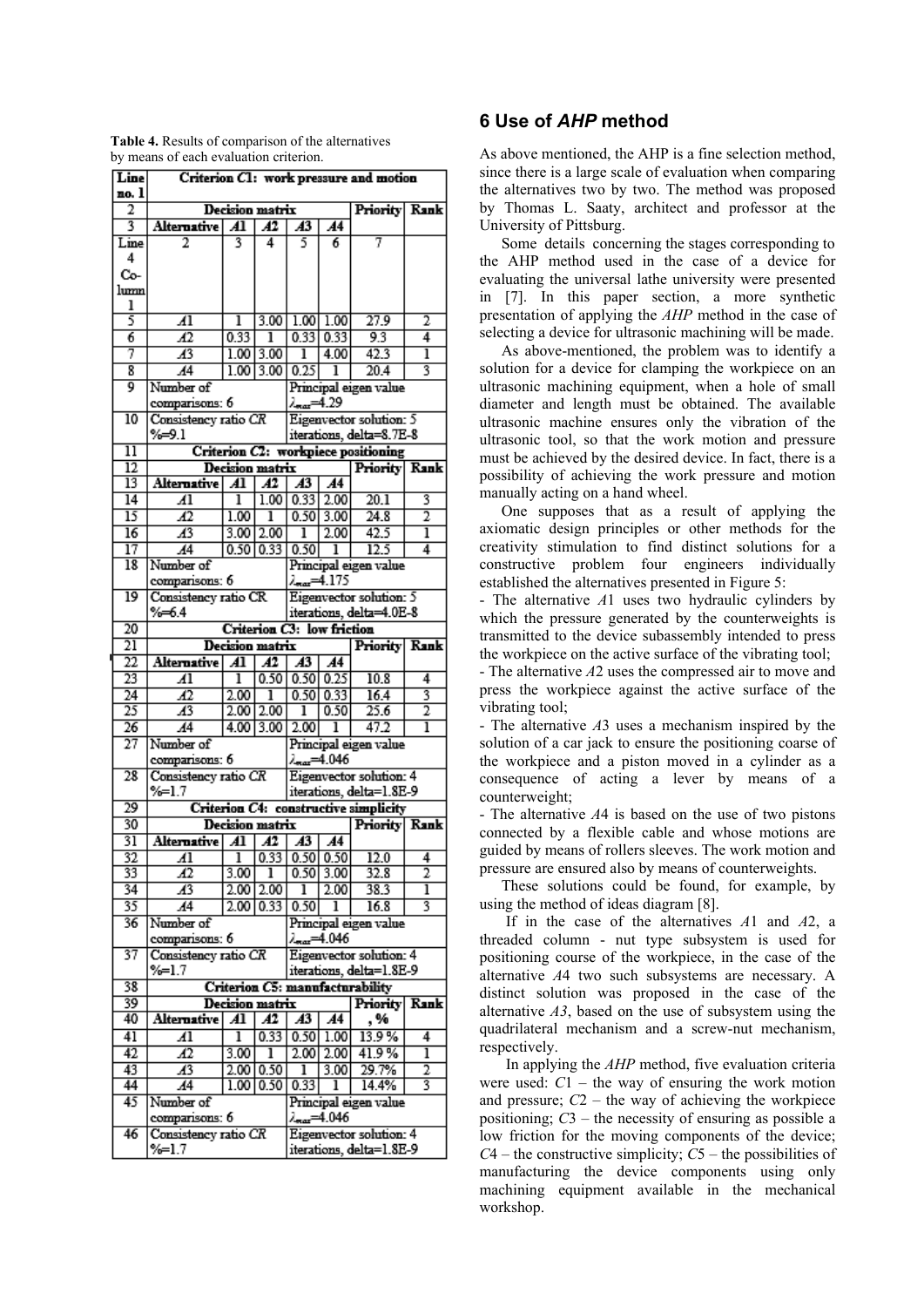**Table 5.** Determination of the general composite weight.

|                  |                |                | <b>Criterion</b> |                |                | Gene-         | <b>Rank</b> |
|------------------|----------------|----------------|------------------|----------------|----------------|---------------|-------------|
| <b>Criterion</b> | C1             | C <sub>2</sub> | C <sub>3</sub>   | C <sub>4</sub> | C <sub>5</sub> | ral           |             |
| weight           | 44.4           | 14.5           | 12.1             | 8.4            | 20.6           | com-          |             |
|                  | $\frac{0}{0}$  | $\%$           | $\frac{0}{0}$    | $\%$           | $\frac{0}{0}$  | posite        |             |
|                  |                |                |                  |                |                | weight        |             |
|                  |                |                |                  |                |                | $\frac{6}{6}$ |             |
| Alternative      |                |                |                  |                |                |               |             |
| Column           | $\overline{c}$ | 3              | 4                | 5              | 6              | 7             | 8           |
| no. 1            |                |                |                  |                |                |               |             |
| A1               | 27.9           | 20.1           | 10.8             | 12.0           | 13.9           | 20.48         | 4           |
| A2               | 9.3            | 24.8           | 16.4             | 32.8           | 41.9           | 21.09         | 2           |
| A3               | 42.3           | 42.5           | 25.6             | 38.3           | 29.7           | 37.37         |             |
| A4               | 20.4           | 12.5           | 47.2             | 16.8           | 14.4           | 20.95         | 3           |

The software proposed in [9] was used to solve the problems corresponding to distinct stages of applying the *AHP* method when selecting the more convenient alternative for the device necessary in the ultrasonic drilling. A synthesis of the calculus developed in these stages is shown in tables 3, 4 and 5.

The content of table 3 highlights the results of comparing the evaluation criteria, in accordance with the principle of AHP and using an adequate software [9]. In table 2, other information obtained as a consequence of applying the AHP method was also included (number of comparisons, principal eigenvalue, consistency ratio, eigenvector solution).

The evaluation of each alternative by means of each criterion is presented in table 2. Thus, in the lines 5-8, the alternatives were evaluated by means of the criterion of the way of obtaining the work pressure and motion, in the lines  $14-17 - by$  means of the criterion of the workpiece positioning, in the lines 23-26 – by means of the criterion of ensuring a low value for the friction coefficient, in the lines  $32-35 - by$  means of the criterion of the constructive simplicity and in the lines 41-44 – by means of the criterion of manufacturability. In this way, for each alternative, a certain priority value was determined by considering a certain criterion.

The information synthetized in table 4 was used to calculate the so-called general composite weight for each alternative but considering the priority values previously determined and highlighted in table 4. The results thus obtained were included in table 5.

The priority size of each alternative was determined to take into consideration the weights of the criteria and of the alternatives by means of each criterion:

$$
A1=(44.60.27.90+14.50.20.10+12.10.10.80+20.60.13.90)/100=20.48\% \t(1)
$$

$$
A2=(44.40.9.30+14.50.24.80+12.10.16.40+8.40.32.80+20.60.41.90)/100=21.09\%
$$
 (2)

$$
A3=(44.90.42.30+14.50.42.50+12.10.25.60+8.40.38.30+20.60.29.70)/100=32.37\%
$$
 (3)

$$
A4=(44.60 \cdot 20.40+14.50 \cdot 12.50+12.10 \cdot 47.20+8.40 \cdot 16.80+20.60 \cdot 14.40)/100=20.95
$$
 (4)

On the base of the above-mentioned weights and the alternatives ranks included in the column no.7 from table 5, one could decide that the most convenient alternative

when all the distinct evaluation criteria are considered is the alternative *A*3 that has the maximum general composite weight.

#### **7 Conclusions**

One of nonconventional machining techniques that may be used to achieve a hole with distinct transversal sections in difficult-to-cut materials could be the ultrasonic machining.

The ultrasonic machining is a machining method that has a version in which an abrasive slurry is affected by an ultrasonic vibration and the abrasive grains are pressed by the ultrasonic tool against the workpiece surface to be machined. In this way, a gradually material removal from workpiece contributes to the generation of a certain cavity. To investigate some aspects concerning such a non-conventional machining technique, the problem of designing a device able to ensure the changing of the pressure developed between the ultrasonic tool and test pieces was formulated. The analysis of the accessible work conditions by means of the first principle of axiomatic design facilitated initially the elaboration of a device able to ensure the change of the values of the pressure by means of a spring and simultaneously a work movement necessary to achieve a small depth hole. Due to the fact that as the ultrasonic tool penetrates the test piece the spring relaxes and the pressure could decrease up to less convenient values, the analysis was continued by considering a new version of the device, in which distinct weights generate the pressure by means of a flexible cable. In cases of both versions of devices, the elaboration of design matrix highlighted problems whose solving could ensure a better functioning of the devices and innovative ways of identifying and finding solutions for the approached problem. Even in the last case of the device for ultrasonic machining, there was the opinion that new versions of the device could be identified. Thus, one considered that using the axiomatic design or other methods for the stimulation of the technical creativity, four relatively distinct solutions were found. The stages of applying the analytic hierarchy method were used to finally detach another possible convenient solution. In the future, there is the intention to continue the investigation to see if applying other optimization methods, other device versions could be considered as optimal alternatives.

#### **References**

- 1. N. P. Suh, *The Principles of Design* (Oxford University Press, New York, 1990)
- 2. A. V. Khandekar, S. Chakraborty, Int J Adv Manuf Technol **83**, 529 (2016)
- 3. D. G. Lee, N. P. Suh, *Axiomatic Design and Fabrication of Composite Structures: Applications in Robots, Machine Tool, and Automobiles* (Oxford University Press, Oxford, 2006)